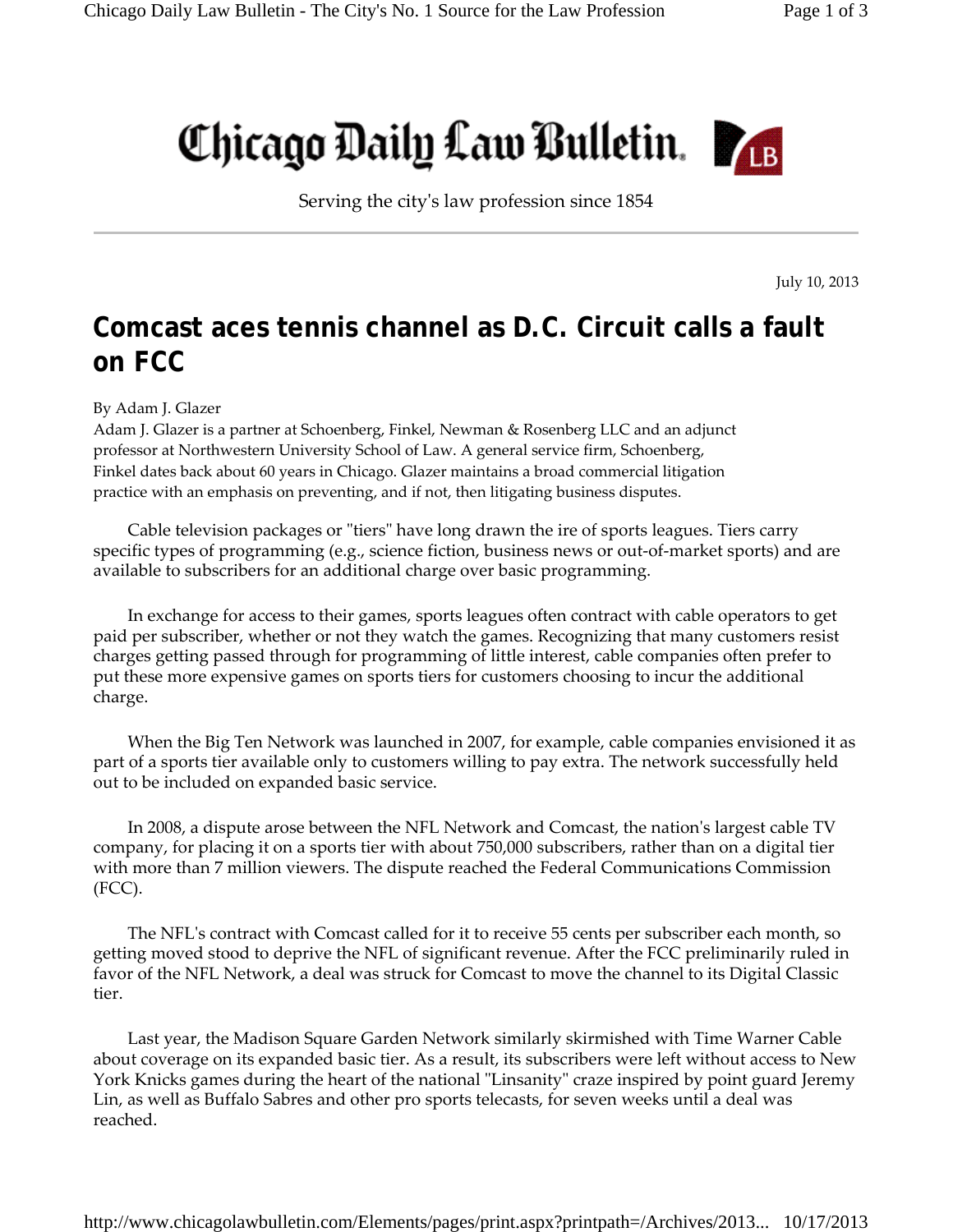The latest shot in this continuing volley between organized sport and cable television was served just weeks ago by the Federal Circuit Court of Appeals in Washington, D.C., which ruled that The Tennis Channel (TTC) was not entitled to placement on Comcast's basic cable service and could remain on its more expensive sports tier.

Comcast included its own affiliated sports networks, Golf Channel and what is now NBC Sports Network, on its basic cable service, but relegated TTC to a sports package available only to subscribers who pay \$5 to \$8 more every month. Like the NFL Network, TTC brought its case to the Federal Communications Commission, invoking regulations barring a cable company from discriminating against unaffiliated programming networks.

An FCC administrative law judge agreed with TTC and ordered Comcast to treat it on par with its own Golf Channel and NBC Sports. On appeal, the D.C. Circuit reversed the administrative law judge, finding insufficient evidence of unlawful discrimination. Comcast dutifully explained its additional costs to distribute TTC's content more broadly, while TTC failed to show "corresponding benefits that would accrue to Comcast" by upgrading TTC.

Likewise, the FCC could not point to any net gain to Comcast by making TTC available on a more broadly available tier, merely arguing that TTC charges less per television rating point than the Golf Channel or NBC Sports. Even if the court assumed "that low charges per ratings point are the be ‐all and the end‐all of assigning a network to a broadly accessible tier (and the record does not support such an assumption)," this evidence was directed only to TTC's cost and did "not show any affirmative net benefit."

The D.C. Circuit went so far as to suggest the "rather obvious type of proof" that the FCC should have provided, namely expert testimony that a requisite level of subscribers would leave other providers and sign up for Comcast service upon making TTC as available as the Golf Channel and NBC Sports or that a certain number of Comcast subscribers would leave without placement of TTC on a broader tier or a combination of these.

The evidence was actually to the contrary. The record of the FCC proceedings revealed Comcast's introduction of uncontested evidence that in 2007 or 2008 its southern division had acquired a network from another cable company where TTC was shown on a broader tier. Upon shifting TTC to the sports tier where it was only available for a higher fee, Comcast received zero complaints about the move.

Although both TTC and the FCC characterized Comcast's cost-benefit analysis as "pretextual" and claimed discrimination against TTC was its true motive, the court felt they were really criticizing the analysis as "too hastily performed," where the evidence did not support the charge and was essentially unrebutted in any event. With no evidence presented that Comcast stood to benefit from incurring the charge for more widely distributing TTC (and substantial evidence was required), no finding of discrimination was possible.

In a notable postscript to the ruling, the sports website Deadspin obtained a hasty e-mail sent by TTC CEO Ken Solomon to his staff the following day, pledging an appeal and characterizing as "truly a travesty of justice" the "unholy decision" issued by "three Lone Ranger judges [who] walked into the court with a mission … looking for one thing, to teach the FCC a lesson; already decided. Ideology."